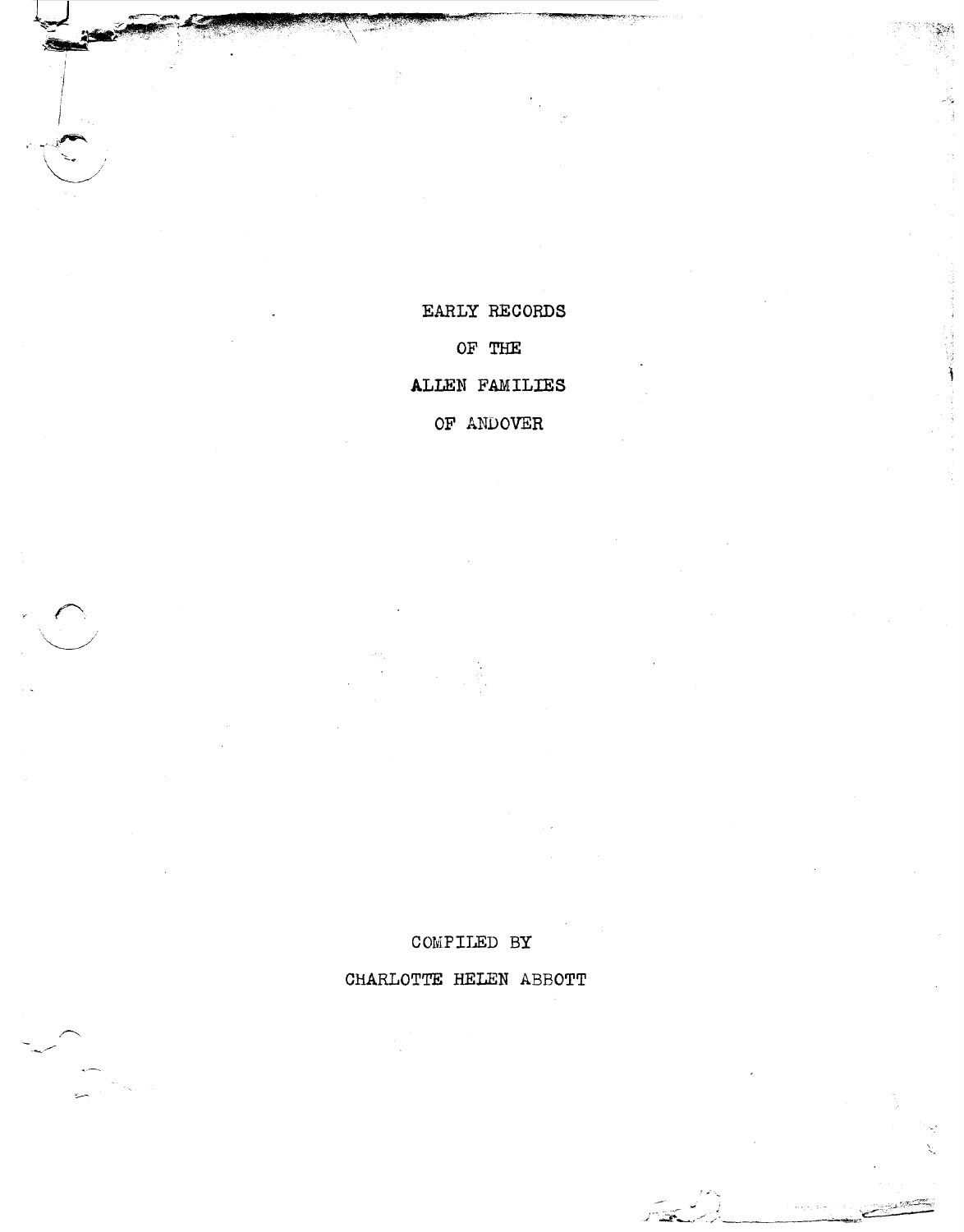Andrew Allen, a Scot, and the first Scot in Andover, was born about 1616. He probably came first to Lynn for he is on record there in  $1642.$ Perley says that he was in Ipswich,  $1658$ , which may be so, and that he went again to Lynn, where he married Faith Ingalls, the daughter of Edmund (1) Ingalls and his wife  $Ann<sub>e</sub>$  He then came is to Andover with the Ingalls family and some of their children were born here. They had:-Hannah  $(2)$ , b. Oct. 28, 1652; d. Sept.30, 1698; joined North Church

> 1686; m. James Holt, Oct.12, 1675. He was b. 1651, the son of Nicholas Holt and his wife, Elizabeth Short. He died of smallpox, 1690.

*... 1-*

Andrew  $(2)$ , b. May 9, 1657; d. Sept. 23,1690 of small-pox. He married Elizabeth Richardson of Chlemsford, Jan.l,1682. She was the dau. of Bieut. James Richardson and his wife, Bridget Hinchman; she m. 2nd., Wm. Chandler, as his 2nd wife, and died, May.2,1745,at  $\frac{7}{6}$ John  $(2)$ , b. March 16, 1662, d. of small-pox, Nov. 26, 1690; he married Mercy Peters, May 22,1686.She Was daughter of Andrew Peters and his wife, Mary Beamsley.She d. of small-pox, Dec.25,1690.<br>of Wales, Martha (2) b.  $\mu$ , m. Thomas Carrier/May 7,1674; she was exexuted as a witch in 1692; see Salem Witchcraft and Bailey book.

•

Thomas Carrier, alias Morgan, is said to have been one of the (38e Hazen's ) body guard of Charles 1 of England, and on the day of the ex-<br>"Billerica".) ecution of the monarch, /he acted as headsman in place of the regular executioner. The tale probably followed him and heseems to have been unwelcome here, the settlers believing that he caused the epidemic of small pox here at the time. He Was ordered out of Billerica in 1674 and gave security fOl his ability to pay a fine of 20 sh. a week, and to be selfsupporting. However there is no record that he ever paid it.  $^{16}$  acords show that in 1677 he had a job of cutting brush here with his man, John Levlston,and 20 others,and he took oath in Andover in 1678.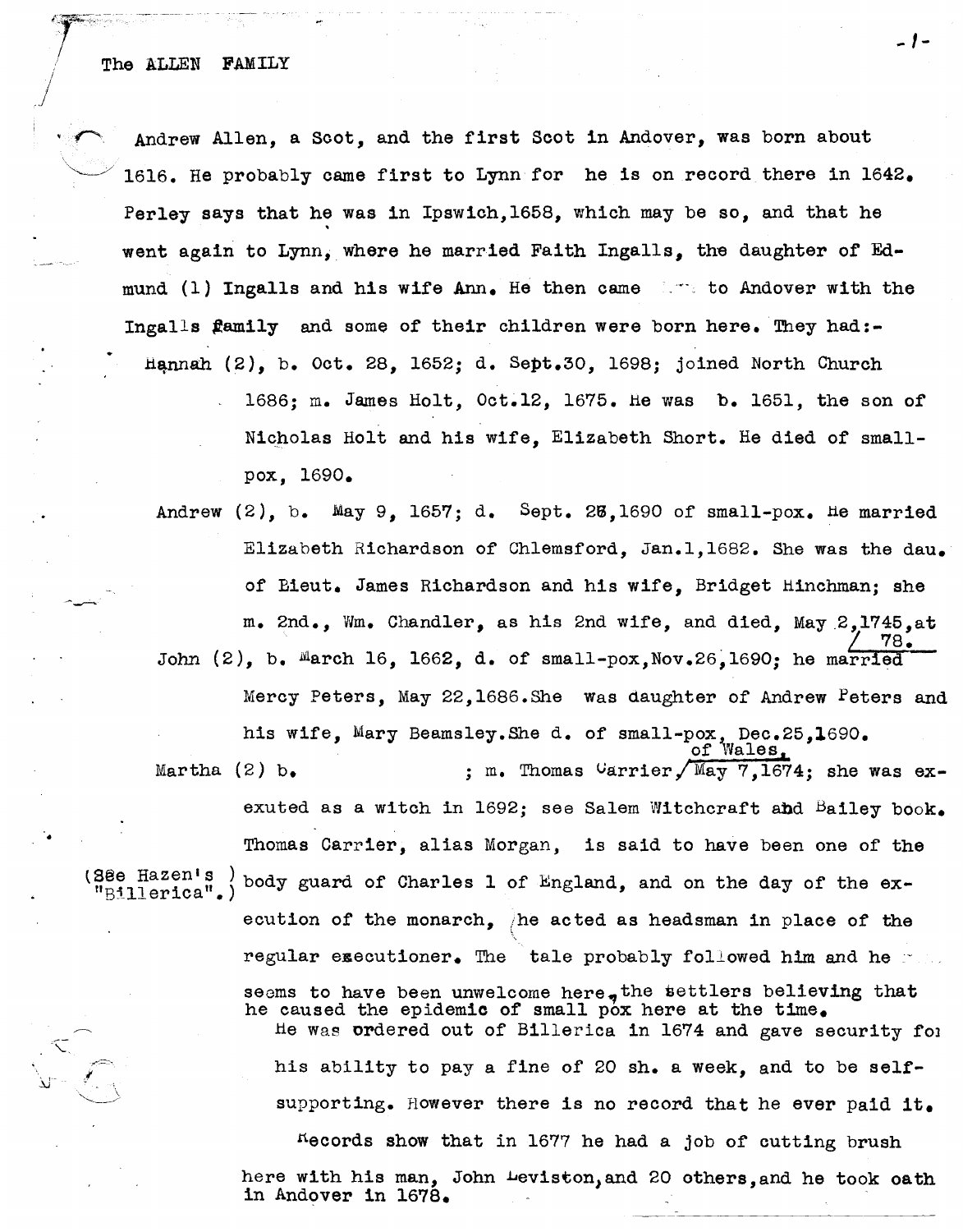THE ALLEN FAMILY

He was taxed in Andover from 1684 to 1690. He died in Colchester, 1735. age 109, according to South Church records, so he was born 1626. He was very active in his old age. was erect and never gray. He walked from Colchester to Glastenburg, when very old, carrying a sack of corn.

्युस

ستعد المستعدد المستعدد

Sarah  $(2)$ , b. 1646:m. Pamuel Holt, in Andover, 1674; she d.April 3, 1716:

Sam d. 1703. at 62. He was b. in Newbury.

Mary (2), b. : m. Dr.Roger(2) Toothaker, June 9,1665; they lived in

Billerica. Roger neglected his family and they became Town charges- 2 children were "bound out." Mary is said to have been killed by Indians and her daughter, margaret, to have been taken captive. Roger, (2), was son of Roger(1). He came, at the age of 1 year, in the "Hopewell", 1635. He d. 1694.

Children of Martha (2) Allen and Thomas Carrier, were :-

Richard(3), b.  $1674$ ; m.  $1694$ , Elizabeth Sessions; had:-Elizabeth $(4)$ , b. 1695  $John(4), b.1697$ Tim(4), b. in colonester,  $1699.$ 

Andrew(3), b. 1677; m. 1704, mary Adams.

Thomas  $(3)$ , b.1682; m. 1715, Susan J<sub>o</sub>hnson.

Sarah  $(3)$ , b. Nov. 17, 1684; m. John Chapman, Jr., of volchester. He was b. about 1685; d. Nov.21,1745 at 60; she d. Dec.6,1772.

 $\text{nama}(3)$ , b. 1689.

 $\mathcal{E}_{\mathcal{P}}$ 

( Thos. Carrier joined the Church here, Sept. 13, 1713. He a. May 16, 1735, at 109 years. Richard(3) and Sarah (3) were witnesses  $a_{\mathcal{R}}$ ainst their mother, at the Witch trial, 1692.)

Andrew (2) Allen and his wife.Elizabeth Richardson. had:-

Elizabeth $(3)$ , b. Cct. 1, 1682; d. anm. May 31, 1750. James (3), b. March 2,1684; d. April 18,1707. Andrew  $(3)$ , b. Dec.20, 1685; m. hary Dane, June 28,1711; she d. at 80, Feb.19, 1772; ne d. Sept. 22, 1749. ne was a clotnier. Thomas  $(3)$ , b. Oct.17,1687; d. of small pox, Bec.18,1690. Sarah (3), b. June 11, 1690; d. unm. 1742. Rssex Deeds..20:91..1701.. Elizabeth Allen, Sr., relict of Andrew, Eliz. Jr., her daugnter, and Andrew and Sarah Allen, the deceased's other two children, for 85 h, sell to Epfraim Abbott, the Allen homestead-22 acres-and the land near Andrew Foster's and near a great flat. rock- Flaggy meadow--West side the way to Robt. Russell's meadow.

John and Joseph Chandler, witnesses.

 $-2-$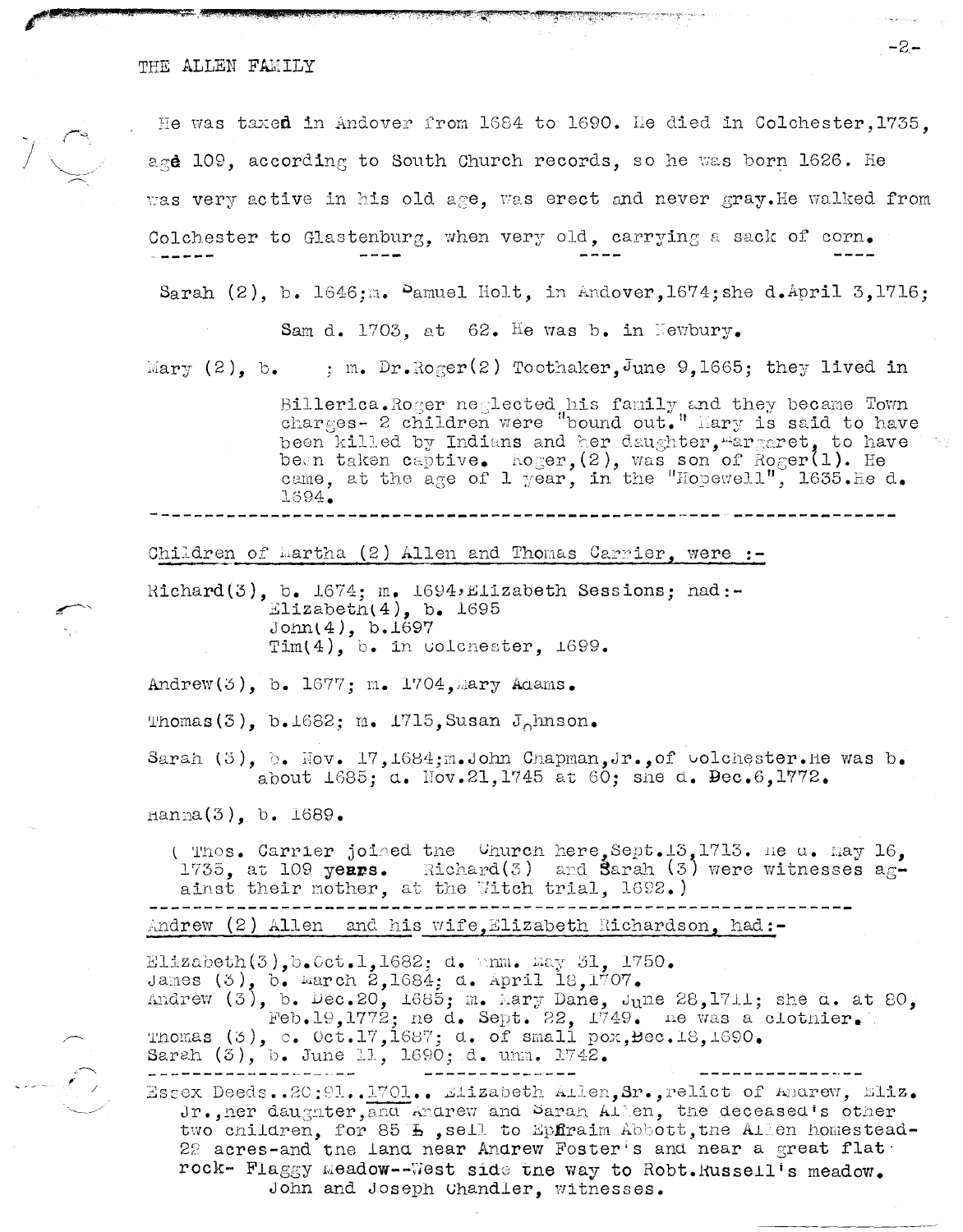## The ALLEN FAMILY  $-3-$

**Essex Docket.**<br>52:116..1692:

Testimony of Wm. and Thomas Chandler, to the fact that 10 years previously, Andrew Allyn, Jr., was a suitor to Elizabeth Richardson, who was related to major Thomas Hinxman and Capt. Jos iah Richardson; that they, both of Chelmsford, came to Andover to the home Wm. Ohand1er(her step-fabher) and got Andrew Allen,Sr., to agree to give his son-(the suitor)-"the home and land lying about 3 miles from ye town and ye meadow belonging to it and the orchard- $1/2$ -at ye home." After Andrew and his wife died. Andrew.Je.. was to have After Andrew and his wife died, Amdrew, Je., was to have the house and land in the town and the meadow belonging to it. Sworn to, March 29, 1692.

.'

(The old home Was at Sunset Rock, on the hill.)

John (2) Allen and his wife, Mercy Peters, had: John  $(3)$ , b. May 10, 1687; d. same day. John (3), 2nd., b. June 12, 1688; d. March 2,1712. Hannah (3), b. Sept. 12, 1690; m. Joseph Abbott, April 11, 1722; d. March

4, 1755; was an inebriate- the  $Peters'$  inheritance.

Andrew (3) Allen(Andrew (2-1) and his wife, Mary Dane, had:-James  $(4)$ , b. Aug. 9, 1713; died Aug. 13, 1758; m. Debora Poor, Aug. 27.

1736; she d. Aug. 7,1806.

John (4), b. Dec.11, 1716; perhaps went to Ashford, Conn. and had a wife.

Mary-- there;. 1738; not proved. North Church, Mary  $(4)$ , bapt. $\sqrt{M_{ay} 24}$ , 1719; born May 19;  $\mathfrak{p}$ ec.15 Andrew  $(4)$ , b. July 9,1721; d./1745 at Louisburg, during F<sub>r</sub>ench War. Thomas  $(4)$ , b. Nov. 18,1723; no more known.

 $5a$ mes (4) Allen ( Anrerew (3-2-1) and wife,  $\beta$ ebora Poor, had:-Sam (5), b. Jan.5, 1740.

---

Martha  $(5)$ , bapt. April, 1740, North Church; m. Abraham  $\sim$  James  $(5)$ , b. Jan. 2, 1742; d.  $Dec.7$ , 1774. Wiizabeth (5), b. July 5,1744; d. July 2, 1827; unm.  $\bigcap$  indrew  $(5)$ , b. Jan.13,1747; d. April 3, 1748.  $\overline{A}$ ehitabel (5), b. May 26,1749; d. unm. Sept18,1813. Andrew  $(5)$ , 2nd., b. Feb. 23,1754; d.  $\tan.12$ , 1777. Mooar, Oct.18, *L 1768,\_* 

--

---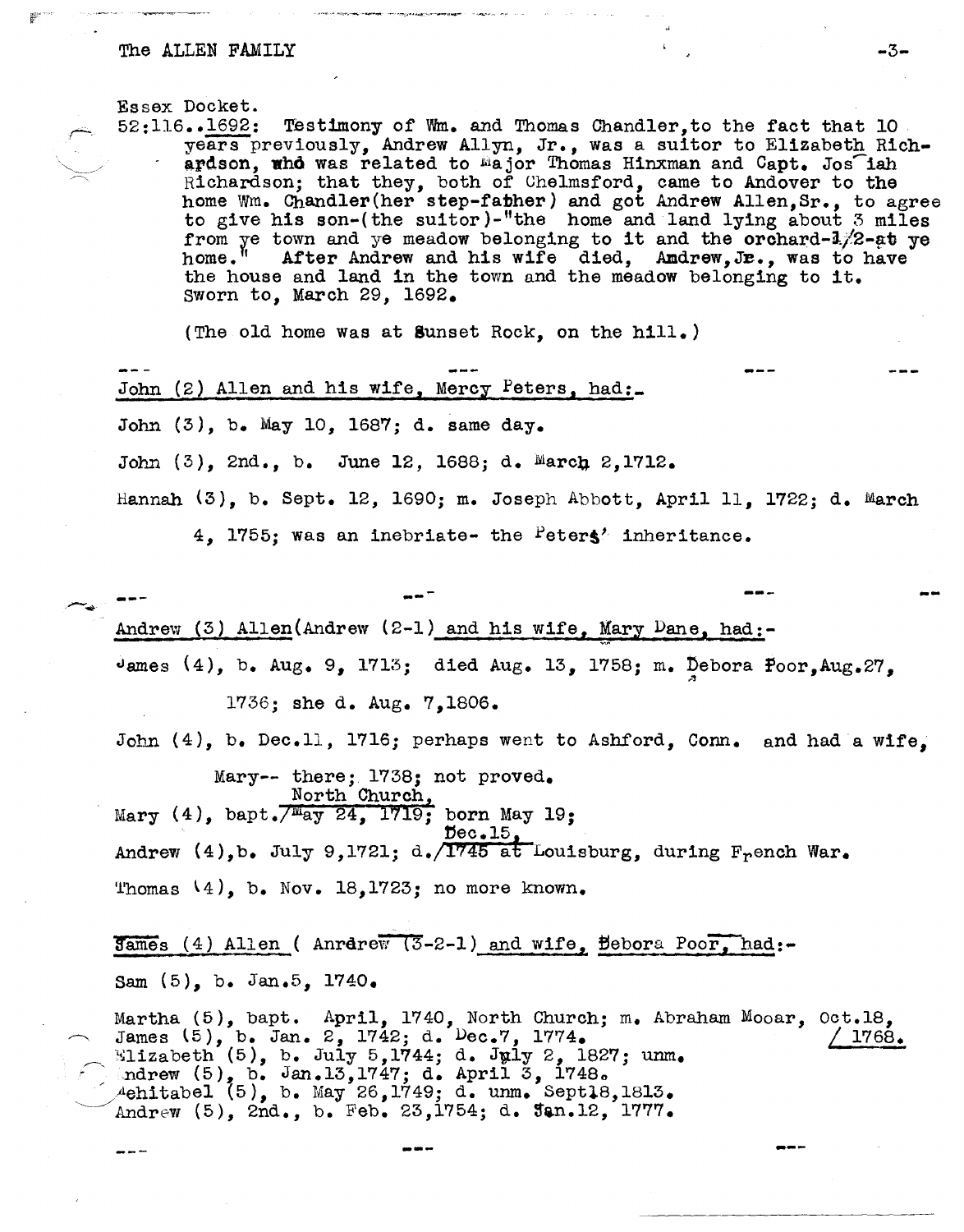## The ALLEN FAMILY

NOTES:-

bS.L" '. 2L,

"

The original ALLEN homestead was near Great Rock-"Flat Rock", so called, **Hear Andrew Foster's land, on the West side of the way from Ephraim** Abbott's to Robert Russell's. The old road, now discontinued, crossed by Hezekiah Jones' place below the Hacket home, and came put somewhere near Reuben Jones. I think, and the D'Avey place in the field near the windmill. It ran past that and went out toward Bare Hill. Allen lived near Sunset Rock. At any rate, old Andrew

 $-4-$ 

Ebenezer Abbott, son of Ephraim  $(3)$  Abbott, got a part of the estate and the remainder, which WaS not cut into small lots, was sold to Asa (4) in 1790 Abbott. Part of the old Allen home was moved/down to the site of the Isaac Goldsmith place, by the Hill: (a house built in the style of an old garrison) and part was taken to the Turnpike after it was put through, and was used, the Scotland School. , until 1803, as a school-house. It was discontinued after the red: schoolhouse.that used to stand near John B. Abbott's place, was built.

Then, I understand, the part of the old Allen home was sold to Jonathan Abbott, and he moved it into a lot near his estate near the Jasper Rea place. The house was supposed to be haunted, even after half was made into a school. house, and young  $\beta$ en Holt, being clairvoyant, used to see a flock of evil spirits around it. These may have been the spooks of the Indians buried on the tract, ATEXNEMINISK REAR genuine haunt. I think.

Some of the old garden of the Allen homestead is held (1863) by  $Syl$ vester Abbott; Nathan B. Abbott owns the SW part and Sylvester the southern part of the section. Just 8 rods NW of the garden were two mounds(1863). which were thought to be the Indian graves- a chief and his wife. right on  $\mathbb{R}$ ailey's land. I guess.

The house stood on that portion of the land bought up by Asa Abbott $\{$ heir SYlvesterJand was occupied awhile by Cornelius Johnson and by a Russell. Some woman who lived there after the Johnson family, is said to have cut her Some woman who lived there arter the Johnson lamily, is said to have cut him  $\ln$  trees in the garden. That side has no show the sense in the reads  $\ln$  turned out  $\mathcal{L}$  doewood!!"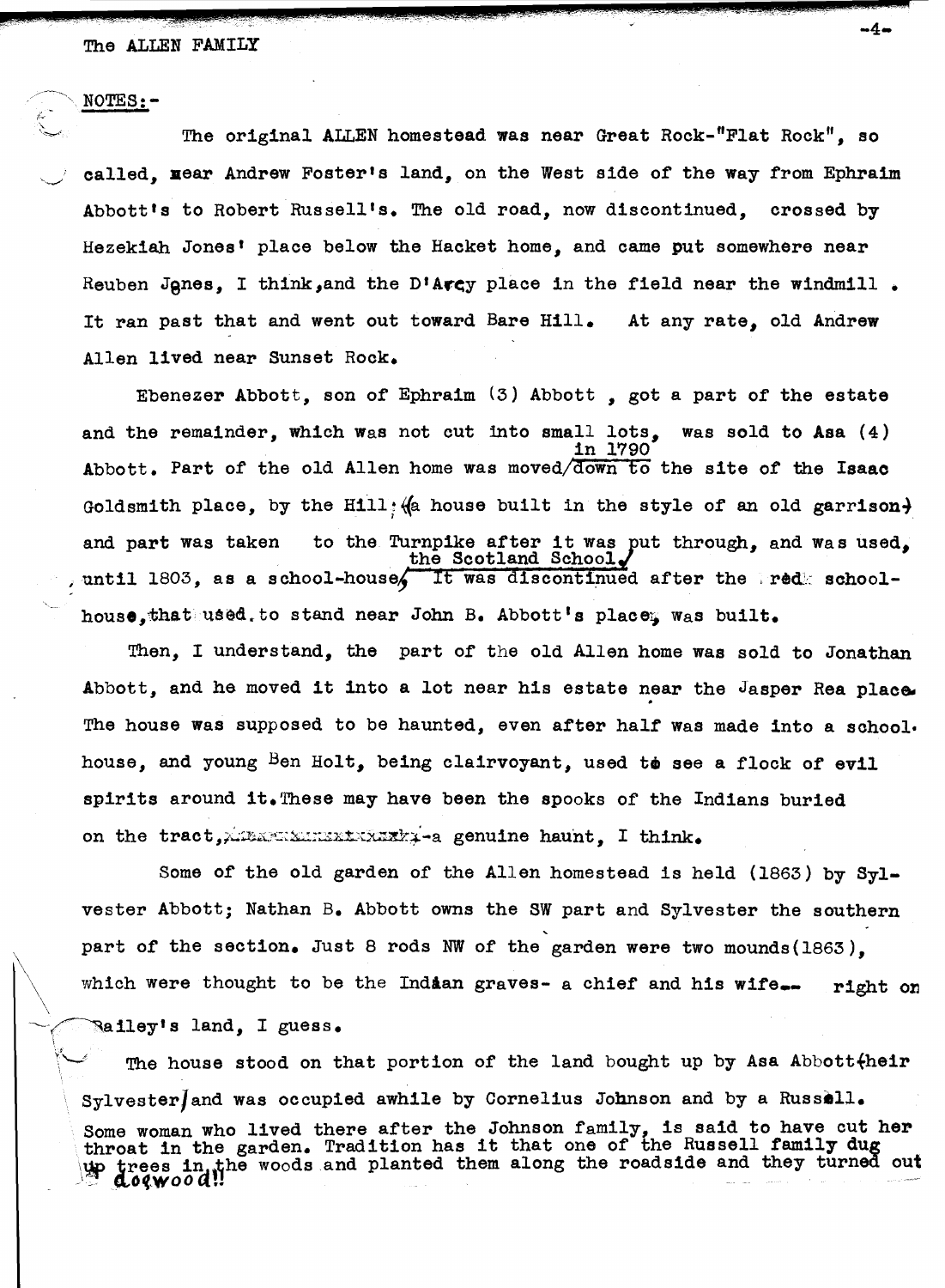$(2)$ The Ghildren of Mary (2) Allen and Dr. Roger Toothaker, were :-Nath<sup>\*</sup>l (3) b. April 27, 1666; d. May 18, 1683. Martha (3), b. July 20, 1668. Allen l3), b. July 17, 1670 Roger l3), b. Nov. 27, 1672 Mary-or  $Mercy(3)$ , b. Oct.4, 1679. Margaret  $(3)$ , b. Jan.31, 1683; faken captive by Indians. ( Roger and his son $n$ 11en(3) testified against Martha Carrier in the Witchcraft trials. The Toothakers lived on East side of Concord River on the extreme Northern lot in Billerica. The el- $\sigma$ f the house was --where the canal joins the river. Roger stayed in Salem after the trial studying psychological problems and forgot his family.

Another Allen line of Andover comes from William(1) Allen of Salisbury,who was recorded as a house carpenter there as early as 1639. He married first. Anne Goodale of Salisbury who died there " about ye last of' May," 1678. He then married Alice, widow of John Roper and John Dickinson. He died in Salisbury, June 18, 1686; she died April 1, 1687. Of the twelve children of William {l),-Joseph (2) Allen,-born August 13, 1653,  $\sim$  is most interesting to us. He was a blacksmith and yeoman, and lived in Glouceester. He married first, Rachel Griggs of Gloucester, July 29, '1680. She died April 26,1684 and he married,second,Rose Howard of  $CapB$  Ann, Nov.20, 1684. He died Oct.6, 1724; Rose died  $Oct.27, 1724, at 60.$ 

Their son, Joseph (3) Allen, b. June 2, 1681, lived in Gloucester, and in early life was a mariner. In  $1720$  he became a merchant and continued to be one until his death.He was a large land owner and had eight negro slaves. He married, in Jan.1707, Mary Goit. He died April 6,1750; she died Sept. 12,1777.

Their son William (4) Allen, born, June 30, 1717. lived in Gloucester until he moved to New Gloucester, Me.,where he was one of the early settlers. He married MARY OSGOOD of ANDOVER, April 11, 1745.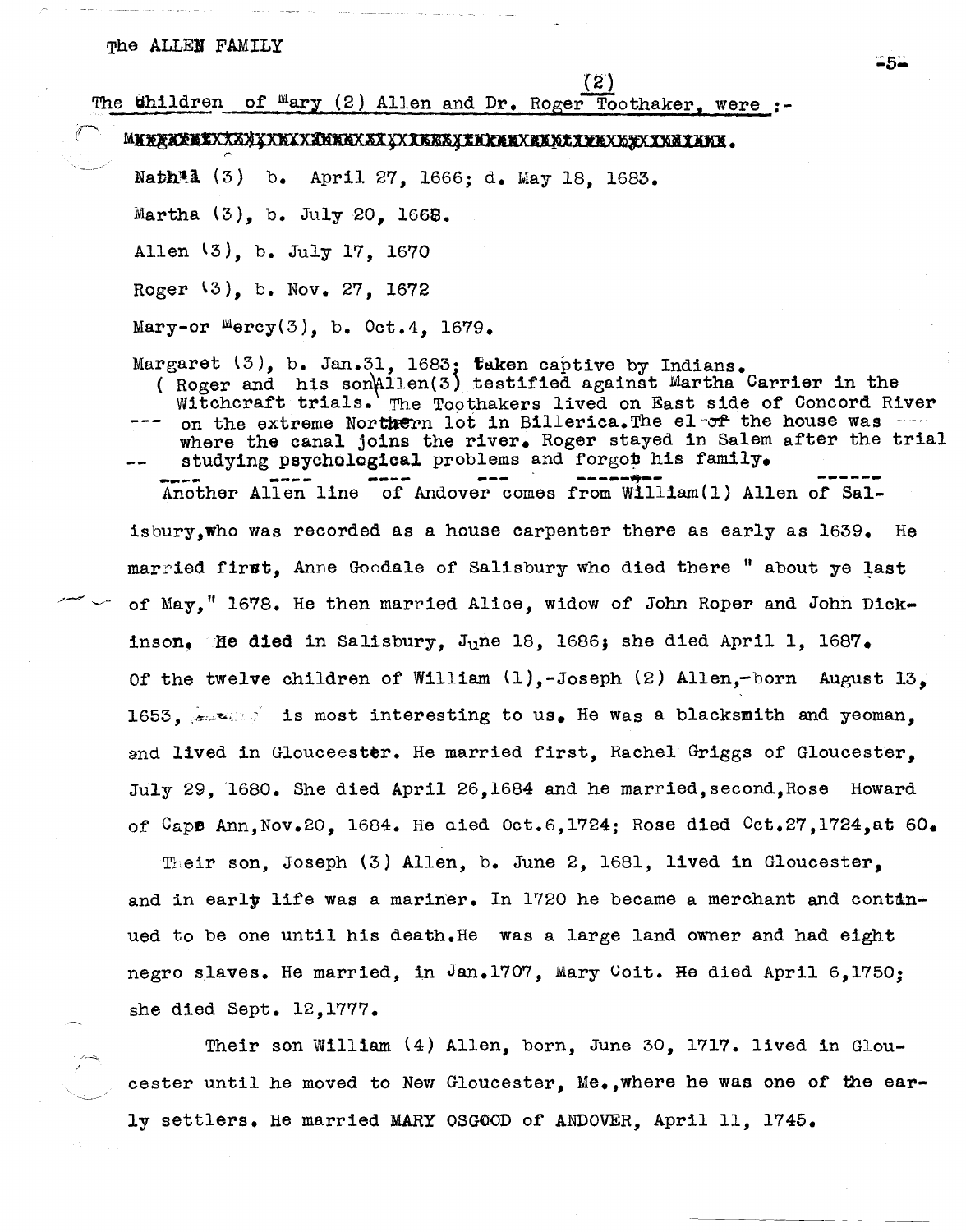Philip (4), b. June 8, 1738<br>Zacharia (4), b.March 21, 1740

 $\nu$ avid (4)  $\overline{a}$  according

Hopestill, (4), b. Sept. 18,1742 Solomon (4), b. March 23,1744 Jemama  $(4)$ , b. April 23,1746

Another son of William{l) Allen of Salisbury and wife, Ann Goodale, who had And4ver descendants, was Ben (2), born in Salisbury in 1652. He married there, Sept. 3, 1686, Rachel, widow of Henry Wheeler. In 1694 he went to Rehoboth, where Rachel died, and was buried, May  $5,1694$ . He took for a second wife,Hopestill Leonard of Rehoboth,Nov.13,1695, she she d. Aug. 1729. He died there, sept. 3,1723. The son of Ben(2) and Hopestill (Beonard,) David (3), b. Dec.9, 1707, in Hehoboth, married before 1732, Hannah Paddleford, of Taunton. In fact, Hannah was his 3rd wife. His others, according to Rehoboth records were: Abby Deane of Taunton, June 4, 1727;  $\vec{B}$ ethia Williams of Taunton,  $F$ eb.6,1730, and dau. of Zachariah, Hannah Paddleford/of Taunton, Feb.19,1731. The ch. of the last: Jonathan  $(4)$ , b. Feb.1, 1732. Hannah (4), b. April 14, 1734 Amos (4), b. April 12, 1736

Asa(4) Allen( $David(S)$ Ben(2) Wm.(1) and wife, Abigail Blunt,had:-Isaac  $(5)$ , b. near 1790; m. a Mitchell of Haverhill.

Abigail (5),  $\ldots$ , m. Wm. Boardman of Reading, April 1, 1800; had: Abigail(6), who m. John Kimball Blunt;had Lois  $(7)$ John (7 )

Charles  $(4)$ , b. April 4, 1748<br>Asa  $(4)$ , b. Feb. 6,1750; lived in Barrington,  $\sqrt{1775}$  - 1780; in ANDOVER.1781; Asa (4), b. Feb. 6,1750; lived in Barrington,  $\overline{1775}$  - 1780; in ANDOVER, 1781; published to Abigail Blunt, Nov. 1, 1781; she d. here, Aug. 2, 1825.

Mary Kimball(5), b.-...; m. Joshua Swan of Haverhill, 1807. John C.  $(5)$ , b. 1799; m. Hannah Blunt, 1822; d.  $0ct.22,1877$ ; buried here; she d. Oct.24,1864 at 66. they died in New York.  $\searrow$  orge (5). *<sup>j</sup>*married Lucy Frye, 1B25.  $\sim$ Joseph Varnum (5)  $\;$  ; m. Lucy Farnum, 1812, he d. in Haverhill, Mar. 16, 1868; she died May 11, 1857, age 76.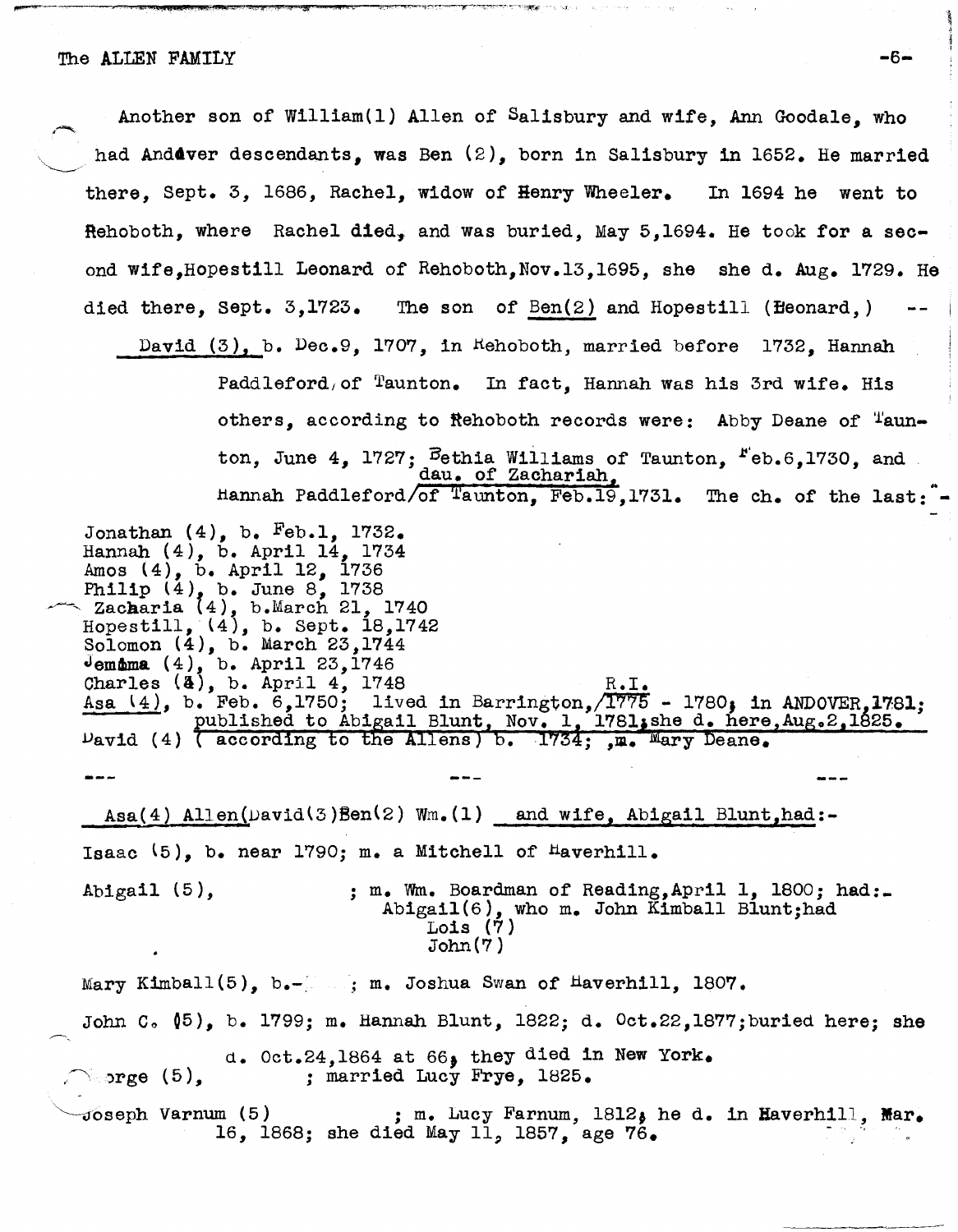## The ALLEN FAMILY

| The Children of Joseph $V_{\bullet}(5)$ Allen and wife, Lucy Farnham, were :-                                                                                                                               |
|-------------------------------------------------------------------------------------------------------------------------------------------------------------------------------------------------------------|
| Joseph Farnum (6), b. 1813; m. Catherine Carlton of Methuen, 1839.<br>Samuel James                                                                                                                          |
| SAMARIZING $(6)$ , b. 1815; d. May 10, 1832.                                                                                                                                                                |
| Henry V. $(6)$ , b. 1817; d.y.                                                                                                                                                                              |
| Lucy Jane $(6)$ , b. 1820; m. May 22,1848, Joseph Eaton of Reading, son of John                                                                                                                             |
| and Mary; lived in North Andover in 1907, age 87; was a fine singer<br>sang while picking berries and someone who heard, had her trained<br>George Oakes $(6)$ , b. 1822; d. in Phila.<br>for church music. |
| John Hackett $(6)$ , b. 1824; d. in old Stevens'house near Baptist Church. of                                                                                                                               |
| small-pox. unm. March 6. 1856; his parents lived in that house;<br>I remember them as a child.<br>Charles (6), b. 1826; m. Sept. 6, 1853, Ethelinda Bailey, dau. of Sam and Mary                            |
| he d. in Kingston, N.H.; had daughter, Florence <sup>(7</sup> ).                                                                                                                                            |
| Eliza (6), b. 1828; m. George Frye; d. Oct.31,1896.                                                                                                                                                         |
| Walter B. $(6)$ , b. 1831; m. Eliza A. Findlay, Sept. 6, 1857, dau. of John and                                                                                                                             |
| Catherine A., b. in Scotland; Walter d. Oct.31,1896.                                                                                                                                                        |
|                                                                                                                                                                                                             |
|                                                                                                                                                                                                             |
| Walter B. (6) Allen (Jos.V. (5)Asa (4) Bave '3) Ben (2) Wm. (1) and Eliza Findlay, had                                                                                                                      |
|                                                                                                                                                                                                             |
| Carrie B. (7). b. Nov.23, 1858; m. Milo Gould after Solomon Palmer died;                                                                                                                                    |

- there is no record of her marriage with Solomon Palmer- the son , of David W. Palmer and Phebe Abbott.
- James Albert (7) b. Sept. 30, 1869; d. Oct.22, 1878; was caught in cave-in of sand bank where he and other children were playing.

 $\sim$   $\overline{\phantom{a}}$ Hohn C.(5) Allen(Asa(4)  $\nu$ ave(3) $\beta$ en(2)Wm(1) and Hannah Blunt, had:-Henry S. (6) ; lived in New York John K. (6) jprobably lived in <sup>H</sup>artford.

( They doubtless had many other children.)

~

-7-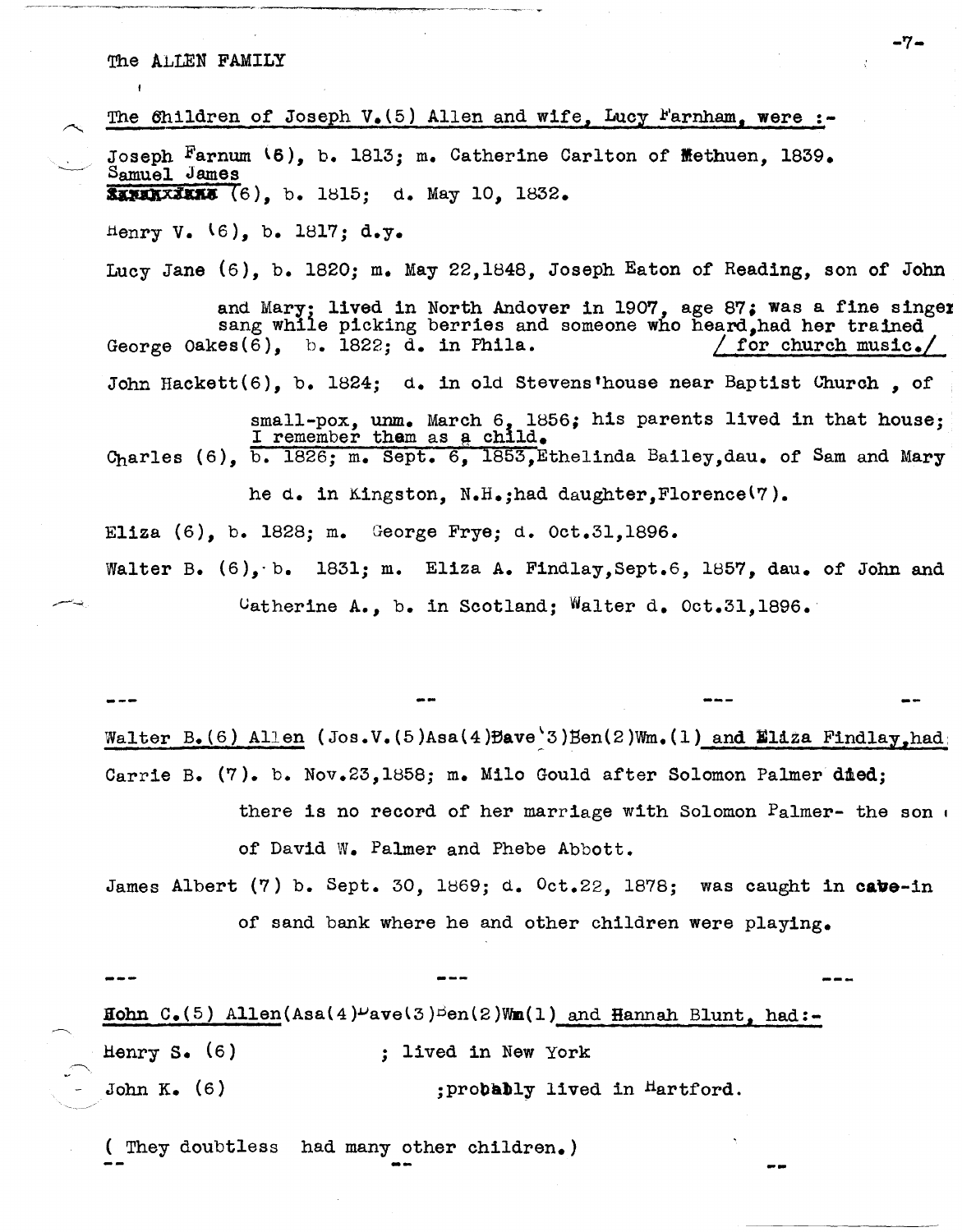## THE ALLEN FAMILY

Another line of ALLENs in Andover, came from Robert (1) Allen of Reading and his wife, Ann Perry, who were married Feb.16, 1795. She, I think, was the daughter of a Hayward.

They had a son. Robert (2) who m. Lydia Mears, dau. of Russell and Rebecca. This couple lived in Tewksbury. They had:-

 $\texttt{William}(3)$ , b.1829; m. Kebecca Pearson; she was dau.of Nathe Pearson and w.Lydia Howe: b. in Wilmington, 'an. 28, 1826. Mm. was a Vapt. in the Civil War. His father d. when he was a child and he came with his mother to the old Ballard place in 1853. Mm. died July 27, 1891; Rebecca d. 1883.Ch.:

 $\text{Im} \gamma$  J.(4), b.1854; m. Feb.9,1876, John Howell, a carpen-<br>ter; b. in England.

Thaddeus Perry(2), b. 1799, in North Reading; m. 1824, Timmah Evans, b.1803. Her parents may have been Samuel and his wife. of our records, who were living on the old Allen place on the road from the Turnpike to the reservoir. Timnah inherited the place from her mother. Thaddeus d. July 2,1876; Timnah d. 1882. Had:-

Mary Evans (3), b. ; m. John Stone, of Cambridge.<br>Rebecca Lambert(3), b. :m. Frederick White, 1882; he  $[d, 1908, (see below)]$ Sam Evans (3), b. ; was a Forty-niner"; he joined<br>... Ist Heavy Artillery in Civil War; was wounded at Fetersburg; went to Cal.

(  $\text{``ebecca Lambert(3)}$  Allen, attended District School and Abbott Academy, 1852. She became an expert compositor at the Andover Press, and was especially skilled in Greek. She rented the old farm to the Haskell's after her mother's death. Her husband, Frederick White, was from Wilmington. They adopted a girl, who married albert Couch, and the Couch family tool care of Pecky in her last days, and she left the homestead to them. It was on the left side of the road to the reservoir, the 3rd house above Cheever's.)

Another outcrop of an Allen line, not exactly determined, but may be traceable to old Asa (4) Allen--( $\frac{\mu_{\text{avid}}}{\text{width}}$  (3) of Barrington and wife, Abigail Blunt, comes down from Cyrus Allen, who may be the son of Asa  $(4)$ . Cyrus m. Hannah Curtis, here in 1781. They had, Cyrus Jr., born 1782, who m. Mary.

Elbridge C. Allen of Brooklyn, b. in Oswego, N.Y., 1826, the son of Cyrus Allen and w. Mary, m. Aug. 25, 1859, Harriet M. Hardy, 30, of Sanford, Me., daughter of Franklin and Lucy Hardy. They had a son, Herbert Allen, b. Sept. 4, 1861. Elbridge was possibly the grandson of our Cyrus and wife, Hannah Curtis.

 $-8-$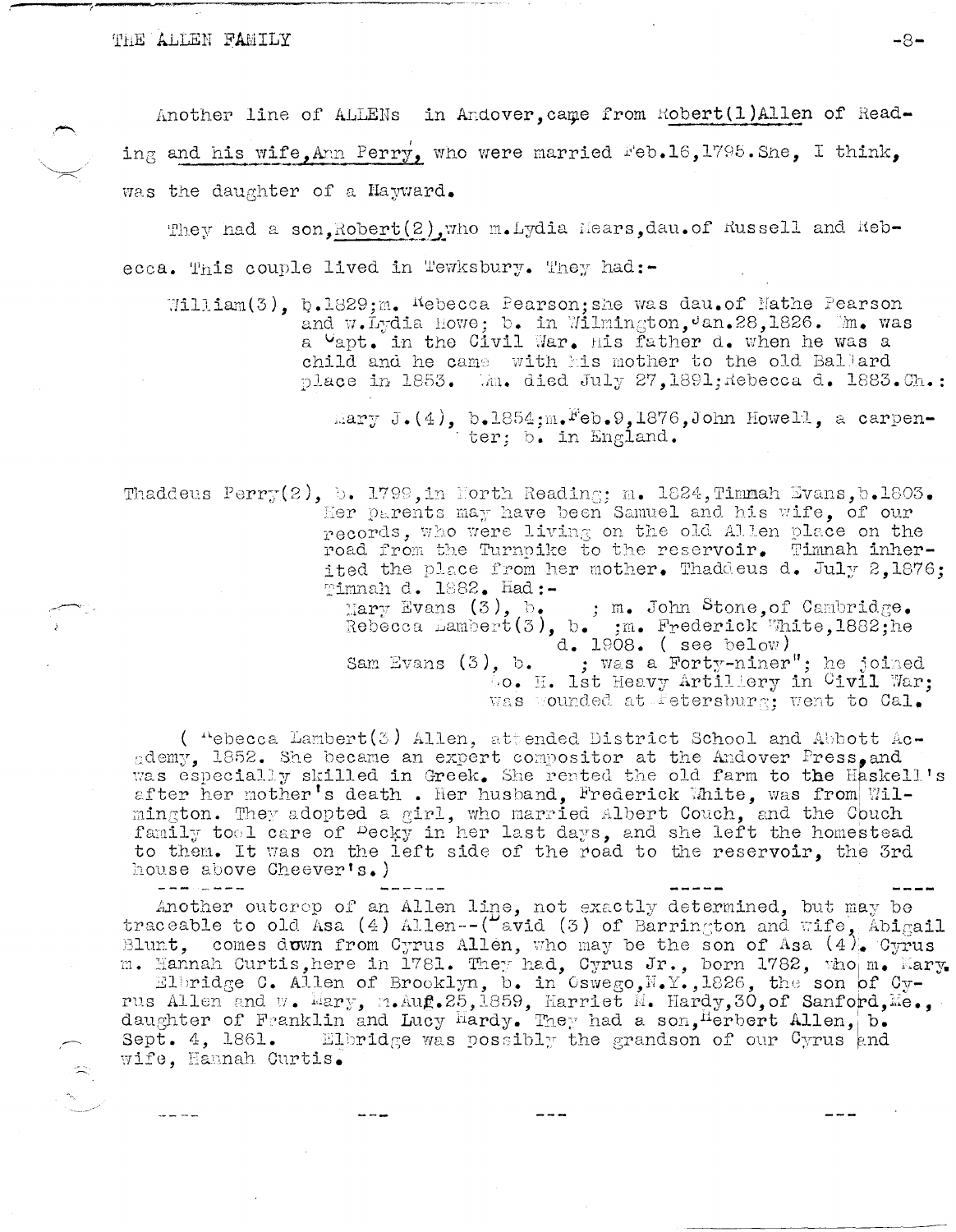The Chandler line of the Allen who wanted the Hidden place was of  $:-$ John Allen, who married, Sept.14,1820, Hannah (8) Chandler. daughter of John (7) Chandler and his wife, Amy McIntire of Reading. They went to Albany , maine awhile and returned. They had:-

Catherine E. b. in Reading, July 3, 1821.

Ben H. b. July 19, 1823; m. 1847, Hannah; had: Mary E. b.Sept.25,1847.

John Chandler, b. Feb.27, 1826; cordwainer; married Hannah Brown, 1851;

he m. 2nd., Feb.28,186l,Annie Maria Henman, 19, daughter of Wm.

B. Henman and wife Mary, of Stafford,  $N.H.$ 

William Pickering, b. June 20, 1828; d.at 18.

Hubbard Allen, b. April 6, 1832.

Samuel, b. Oct.6,1835 ; m. 1858,Betty- ;he was a cordwainer;had Ada Fran-Sarah, b. Jan.19,1839. (ces,b.Oct.31,1858; Lucy M. b. Oct.3,1860.

John Chandler Allen and wife Hannah Brown, had:-Charles H. b. March 19, 1853; shoemaker of Reaaing Hannah Eliza, b. Sept. 7, 1854

### 11###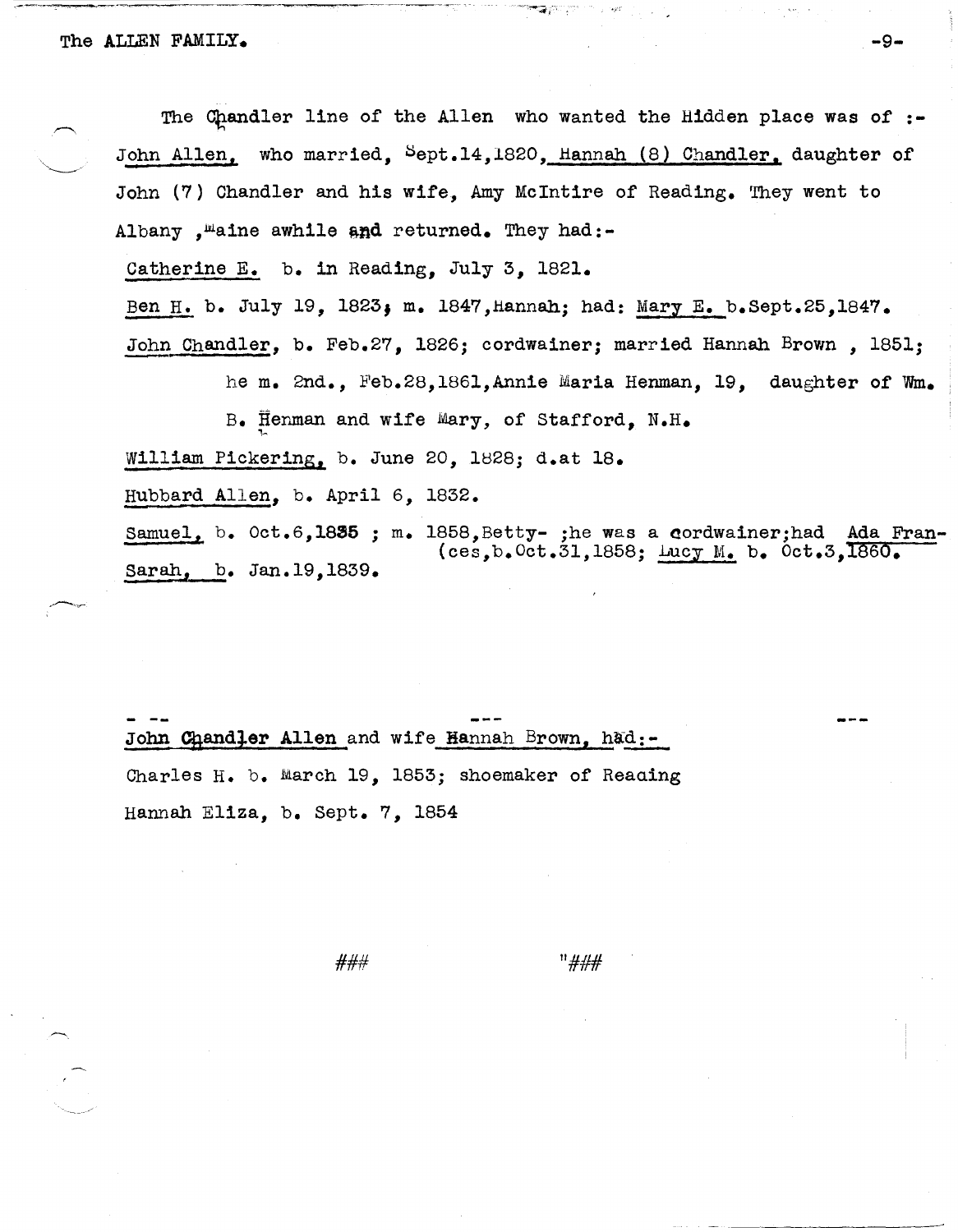| ₹                                                                                                                          | E.                                                                                               |
|----------------------------------------------------------------------------------------------------------------------------|--------------------------------------------------------------------------------------------------|
|                                                                                                                            |                                                                                                  |
| Abbott, Asa, 4<br>. Ebenezer4<br>, Ephraim   2 4                                                                           | Eaton, Joseph<br>Evans, Timmah                                                                   |
| John $B$ .<br>$\cdots$ 4<br>, Jonathan $\ldots$ .<br>Ħ<br>$, Joseph \ldots$ $ 3$<br>Ħ                                      |                                                                                                  |
| , Nathan $B_{\bullet}$<br>Ħ<br>, Sylvester                                                                                 | Farnum, Lucy<br>Findlay, Eliza A.   7<br>Foster, Andrew24                                        |
| Adams, Mary                                                                                                                | . Lucy  6                                                                                        |
| Allen, Andrew, family of                                                                                                   |                                                                                                  |
| , Cyrus,<br>Ħ<br>, Robert ."                                                                                               |                                                                                                  |
| 11.<br>, William "                                                                                                         | Goldsmith, Isaac<br>Goodale, Anne<br>5                                                           |
| $\overline{\mathbf{B}}$                                                                                                    | Griggs, Rachel                                                                                   |
| Bailey, Ethelinda<br><b>Blunt</b><br>, Abigail $, \ldots$<br>, Hanna   6<br>Ħ<br>. John $K$ .  6                           | H<br>Hardy, Mary<br>8                                                                            |
| Boardman, Wm. $\ldots$ 6<br>Brown, Hannah  9<br>C                                                                          | Henman, Annie M.<br>9<br>Holt, $E11zabeth(Short)$<br>1<br>, James<br>. Nicholas<br>1<br>, Samuel |
| Carlton, Catherine  7                                                                                                      | Howard, Rose<br>5<br>Howell, John<br>8<br>.                                                      |
| Carrier. Thomas<br>, family of $\ldots$ 2<br>$\bullet$                                                                     | $\overline{\bm{T}}$                                                                              |
| Chandler, Hannah<br>. William   1<br>Chapman, John, Jr.,  2<br>Charles $I, (King)$<br>Coit, Mary   5<br>Curtis, Hannah , 8 | Indians<br>Ingalla, Ann<br>, Edmund<br>Ħ<br>. Faith   1                                          |
| D                                                                                                                          |                                                                                                  |
| $D$ 'arc $y$<br>D'arcy<br>Deane, Abby<br>, Mary 6<br>Dickinson, John  5                                                    | Johnson, Susan,<br>$H$ ezekiah<br>Jones,<br>Ħ<br>Reuben                                          |